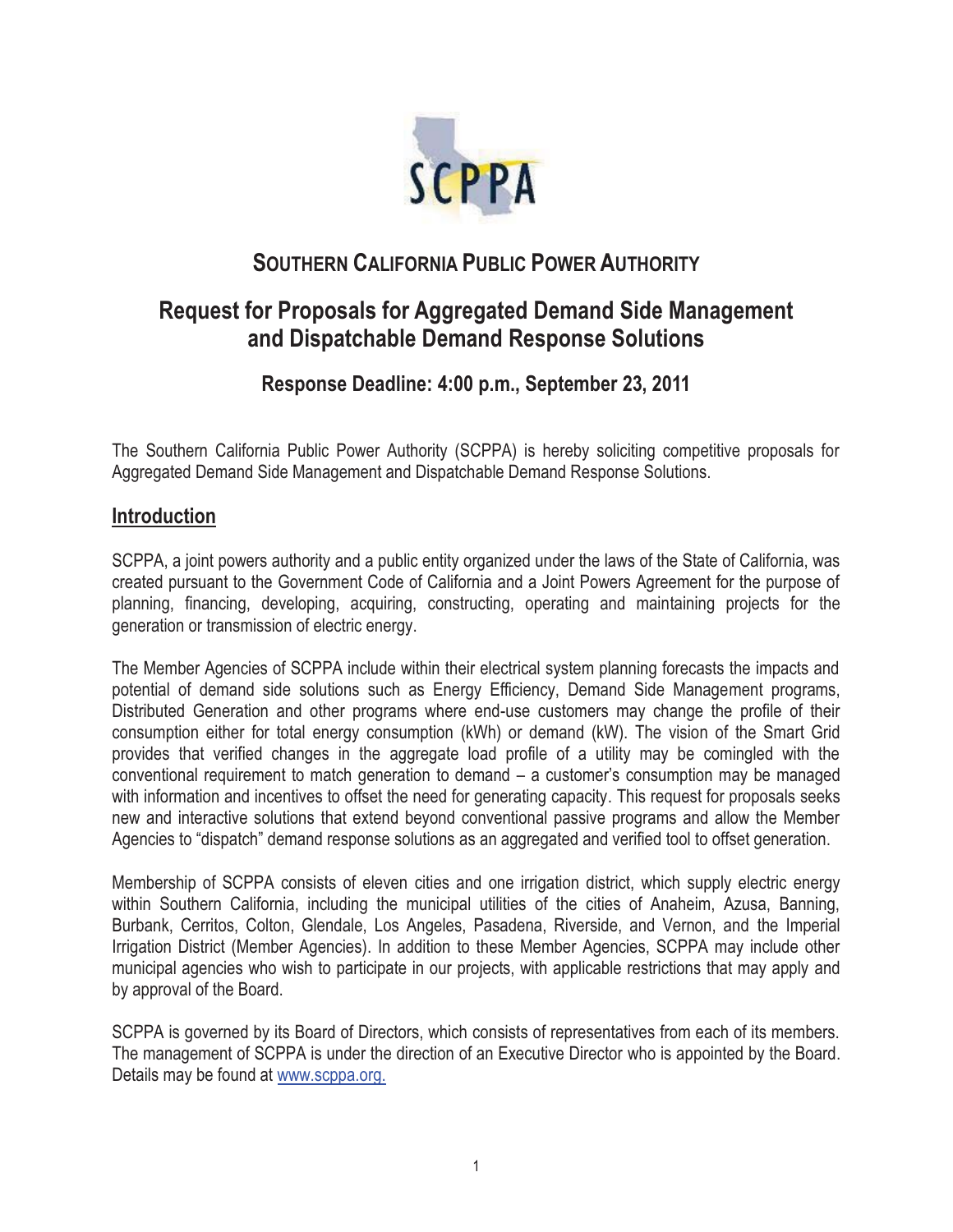# **Areas of Interest**

#### **1. Overview of Proposed Demand Side Solution:**

- a. Describe the proposed Demand Side solution within one page (or less) of text.
- b. Describe any additional value propositions beyond Demand Response that your solution enables or provides.

#### **2. Market Potential of Proposed Demand Side Solution:**

- a. Describe the basis by which the estimated market potential may be captured within each participating Member Agency. Describe how this potential may be managed incrementally or in conjunction with the roll-out of other potential Smart Grid programs.
- b. Describe how the solution provides for a change in both the total consumption (kWh) and demand (kW) of a customer premise, including provisions for permanent load shift, various forms of energy storage, and/or operational changes that may be affected through the solution, with and without a price signal (such as a time-of-use rate.) If with a price signal, describe how the solution provisions this information to the end-use customer.
- c. Provide any assumptions about rate structures implemented by Member Agencies, and any other limitations on the effectiveness of the solution.
- d. Describe how the proposed solution may be targeted toward or better suited for specific customer segments within the Member Agencies (i.e., commercial, industrial, and residential).
- e. Describe the approximate minimum and maximum deployment rates in MW and MWh for gaining potential market saturation, ideally by customer segment if possible.

#### **3. Control Events and Operations:**

- a. Describe how, at any point in time, the available and instantaneous capability of the solution may be presented to an operator, and a control event can be issued with a confidence factor of 100% of the desired effect for the aggregate total, or a targeted subset of the total installed infrastructure.
- b. Describe how the dispatch event methodology may operate within existing markets in the State of California, specifically the California Independent System Operator (CAISO) and other applicable balancing authorities. Include the precision capabilities of the solution such as one minute, ten minute, or other response metrics.
- c. Describe any prediction capabilities or solutions which enable a Member Agency to bid into or schedule into a day-ahead market a fixed reduction of demand per hour as a direct offset to generation capacity.
- d. Describe any supplemental software the utility may need to affect the proposed solution; any expected integration effort and all costs associated with the proposed software(s).

#### **4. Event Measurement and Verification:**

- a. Describe the pre-, during-, and post-event measurement on each end-use device to verify operation and desired impacts.
- b. Describe how a system operator who dispatches an event can monitor and validate the event execution as a whole or site-by-site.
- c. Describe the capture and recording of any pattern use change of a customer premise with and without a price signal, control event, or other external driver.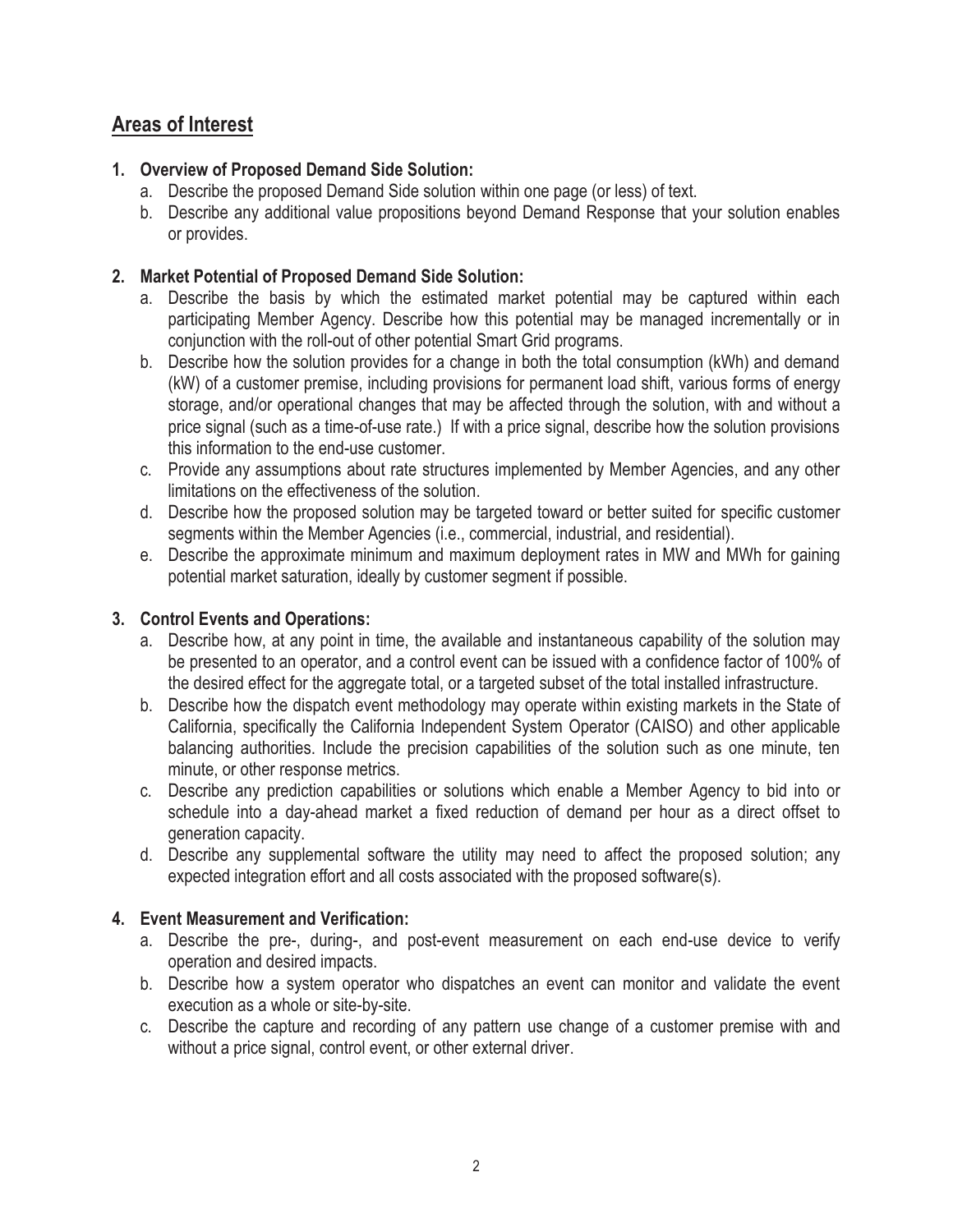#### **5. System Security:**

- a. Detail the physical security of the equipment as installed on the customer premise including intrusion alarms, fail-over and fail-safe operations.
- b. Detail the logical security to prevent intrusion into any processing capability or decision sequences of the end-use devices within the customer premise.
- c. Detail the logical security of command or event requests, including situations where the end-use customer may desire to opt out of an event.
- d. Detail the data security of any communication media either across public or private networks.
- e. Detail the physical and cyber security of any Network Operation Center, and any other Control Center or call center including customer data that may be accessible by the operators.
- f. Detail the means for customers to gain access to data for their own premises and no other premises.
- g. Detail the integrity and controlled access of any Member Agency aggregate data where the solution includes a host communication or data processing environment, either with partitioned databases or other potential co-mingling of information.
- h. Detail any energy and cyber security standards, processes, procedures or certifications to which the proposed solution adheres.
- i. Detail your process to review and upgrade any necessary processes, procedures, hardware, software, or other solution components to maintain physical and cyber security to the highest standards.

#### **6. Communication Infrastructure Assumptions:**

- a. Provide a summary of architectural design and interface considerations, including options as may be available for multiple RF infrastructures and protocols to the electric meter on a premise.
- b. Detail where private or public communication channels are assumed within the proposed solution and how data and operational integrity are maintained at all times.
- c. Provide sufficient information to evaluate the potential integration of the solution into existing or "legacy" systems including Meter Data Management Systems (MDMS), Customer Information Systems (CIS), Billing Systems, SCADA Systems, Energy Management Systems (EMS), Automatic Generation Control Systems (AGC), Operations Management Systems (OMS), or Automated Dispatch Systems, pre-schedule, dispatch, other Smart Grid systems.
- d. Describe the two-way communication capability of the solution for control, monitoring and verification of events.
- e. Describe the throughput, latency, or other communication requirements needed to fulfill the performance expectations of the proposed solution.

#### **7. Customer Engagement:**

- a. Detail the strategy for public outreach, deployment and plan to engage the end-use customers and solicit enrollment into a program.
- b. Detail any expectations of the end-use customer to make investments in supplemental equipment on their premise to affect a solution.
- c. Detail any behavioral changes (e.g., voluntary changes in consumption) expected or required by the proposed solution, and the basis for incorporating such changes into the expected performance of the proposed solution.
- d. Detail the proposed customer portal or the means for the end-use customer to interact with the new solution.
- e. Detail the "brand recognition" of any customer interaction, equipment, or systems which the enduse customer may encounter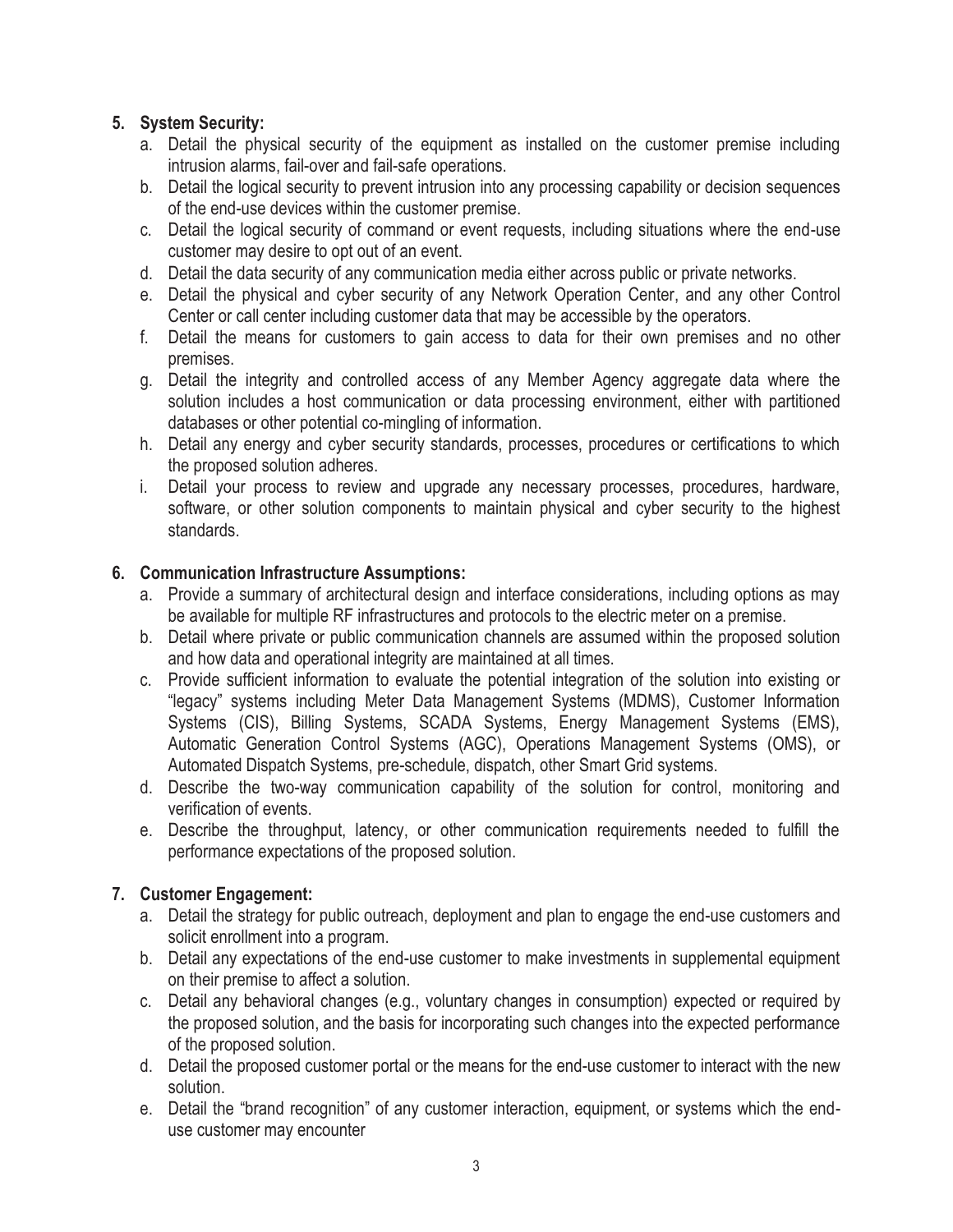- f. Describe any call center interactions and ongoing support.
- g. Describe the relationship of the solution to other Smart Grid technologies the Member Agencies may be deploying.
- h. Describe any assumed customer incentive mechanism if applicable to a control event.

## **Proposal Submission Required Elements**

**1. Transmittal Letter:** A brief statement of the Respondent's understanding of the work to be done and commitment to perform the work as scheduled including a summary of exceptions taken to the request for proposal requirements, statement of work, specifications, and reference to any proposed contractual terms and conditions required by the proposer. An officer authorized to bind must sign the proposal on behalf of the proposer and must include the following declarations on the Transmittal Letter:

> "This proposal is genuine, and not sham or collusive, nor made in the interest or in behalf of any person not herein named; the proposer has not directly or indirectly induced or solicited any other proposer to put in a sham bid, or any other person, firm or corporation to refrain from submitting a proposal; and the proposer has not in any manner sought by collusion to secure for themselves an advantage over any other proposer."

- **2. Applicant Information**: Provide legal name of Company, Physical Street Address, e-mail address, Telephone, Name and Title of individuals authorized to represent the Respondent.
- **3. Proposal:** Provide a description of the proposed project, how it meets each of the objectives of this request for proposals, a detailed description addressing all of the Areas of Interest, as well as any functions which are not fulfilled by the Respondent's solution.
- **4. Fees:** SCPPA is interested in discovering the Respondent's capabilities and pricing to make an informed decision and proceed to more specific negotiations. Pricing should be made based on good faith estimates of the requirements defined in this request for proposals. Detail specific examples or estimates of the fees. Describe how the fees will be determined. Prior to contract award, the successful bidder shall supply a detailed breakdown of the applicable overheads and fringe benefit costs that are part of the labor rates and other direct costs associated with the services to be performed.
- **5. Experience:** Respondent will clearly identify project participants and management team.
	- a. Describe your firm's experience within the engineering and delivery of Aggregated Demand Side Management and Dispatchable Demand Response Solutions as may be applicable to this request for proposals, your organizational structure, management qualifications, and other contract related qualifications, including number of years firm has been in business.
	- b. Specify key employees and describe their qualifications, experience and duties related to this request for proposals, including the office location(s) where work will be performed.
	- c. Provide a commitment statement for the retention and use of key employees as proposed, their availability to initiate and sustain the proposal, as well as planned supplement if not available to assure project delivery.
	- d. State whether proposer will use subcontractors to perform services pursuant to the contract. Should the use of subcontractors be offered, the proposer shall provide the same assurances of competence for the subcontractor, plus the demonstrated ability to manage and supervise the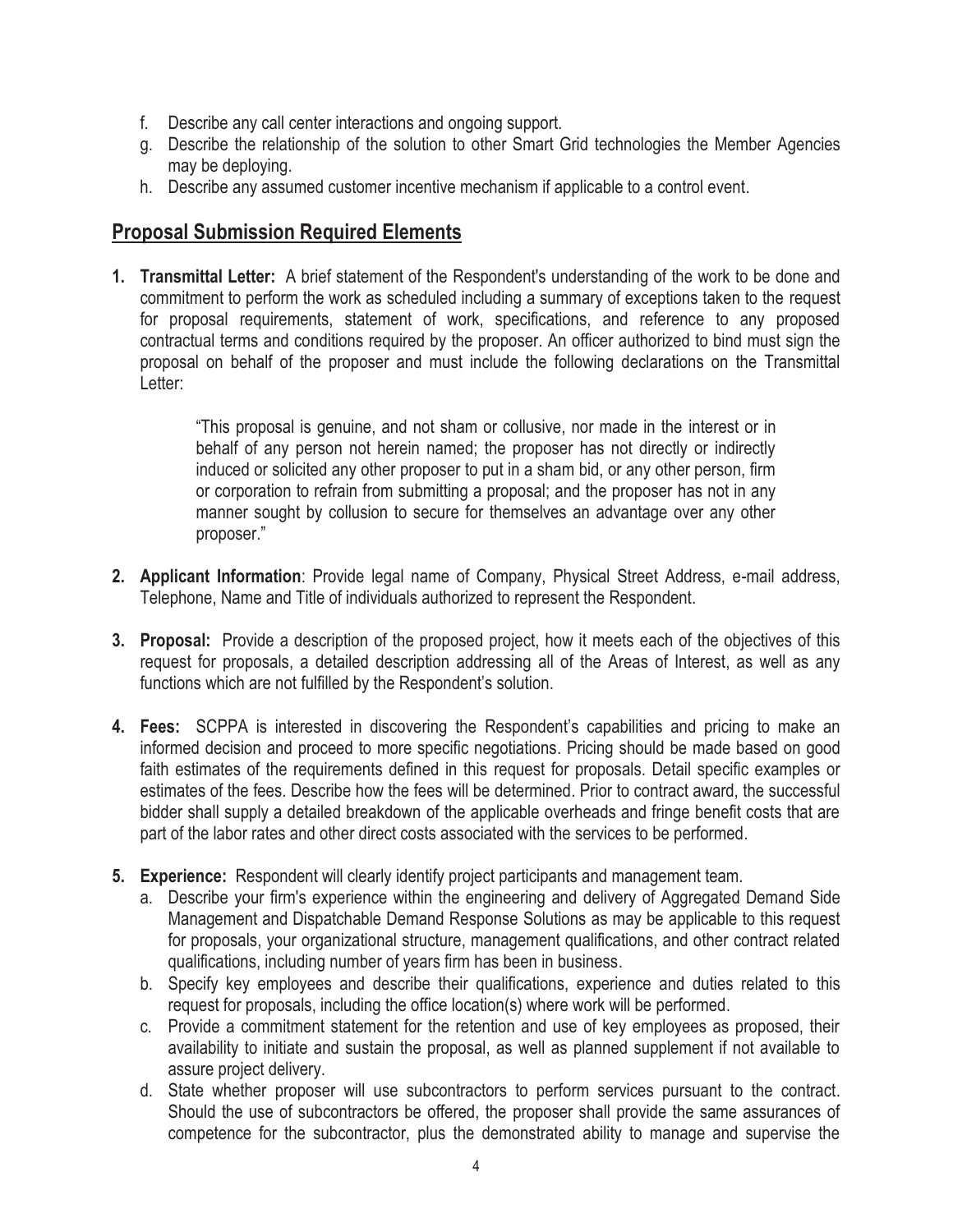subcontracted work. Subcontractors shall not be allowed to further subcontract with others for work which is integral to the proposed solution. The provisions of this contract shall apply to all subcontractors in the same manner as to the proposer.

- e. Respondent shall indicate any and all pending litigation that could affect the viability of respondent's proposal, continuance of existing contracts, operation or financial stability.
- f. Describe whether the proposer has, within the last three years, rendered any service to SCPPA or to any of SCPPA's Member Agencies, either as a contractor or subcontractor, either under the current proposer's name or any other name or organization. If so, please provide details (status as prime or subcontractor, brief description of the contract, contract start and end dates, the contract administrator name, and total actual contract expenditures).

### **Proposal Submission Delivery Requirements**

There will be no initial proposer's conference associated with this request for proposals. Clarification questions may be addressed to Julie Felipe at jfelipe@scppa.org.

One (1) hard copy of your response, including a transmittal letter of authentic offer with wet-ink authority signature, and any supporting documentation should be delivered prior to 4:00 p.m. on September 23, 2011, to:

> Southern California Public Power Authority 225 S. Lake Avenue, Suite 1250 Pasadena, California 91101

One electronic copy of your proposal should also be delivered to the address above, preferably on a CD or USB flash drive, or alternately e-mailed to jfelipe@scppa.org.

No contact should be made with the Board of Directors, committee or working group representatives, or SCPPA Participating Member Agencies concerning this request for proposals.

All information received by SCPPA in response to this request for proposals is subject to the California Public Records Act and all submissions may be subject to review in the event of an Audit.

### **Proposal Terms and Conditions**

- 1. SCPPA desires to enter exclusive negotiations with the proposer once selected as may be defined through a signed letter of intent and defined term.
- 2. SCPPA shall determine at its sole discretion the value of any and/or all proposals including price and non-price attributes.
- 3. Proposals may be sub-divided or combined with other proposals, at SCPPA's sole discretion.
- 4. SCPPA shall perform an initial screening evaluation to identify and eliminate any proposals that are not responsive to the request for proposals, do not meet the minimum requirements set forth in the request for proposals, are clearly not economically competitive with other proposals, or are submitted by respondents that lack appropriate creditworthiness, sufficient financial resources, or qualifications to provide dependable and reliable services.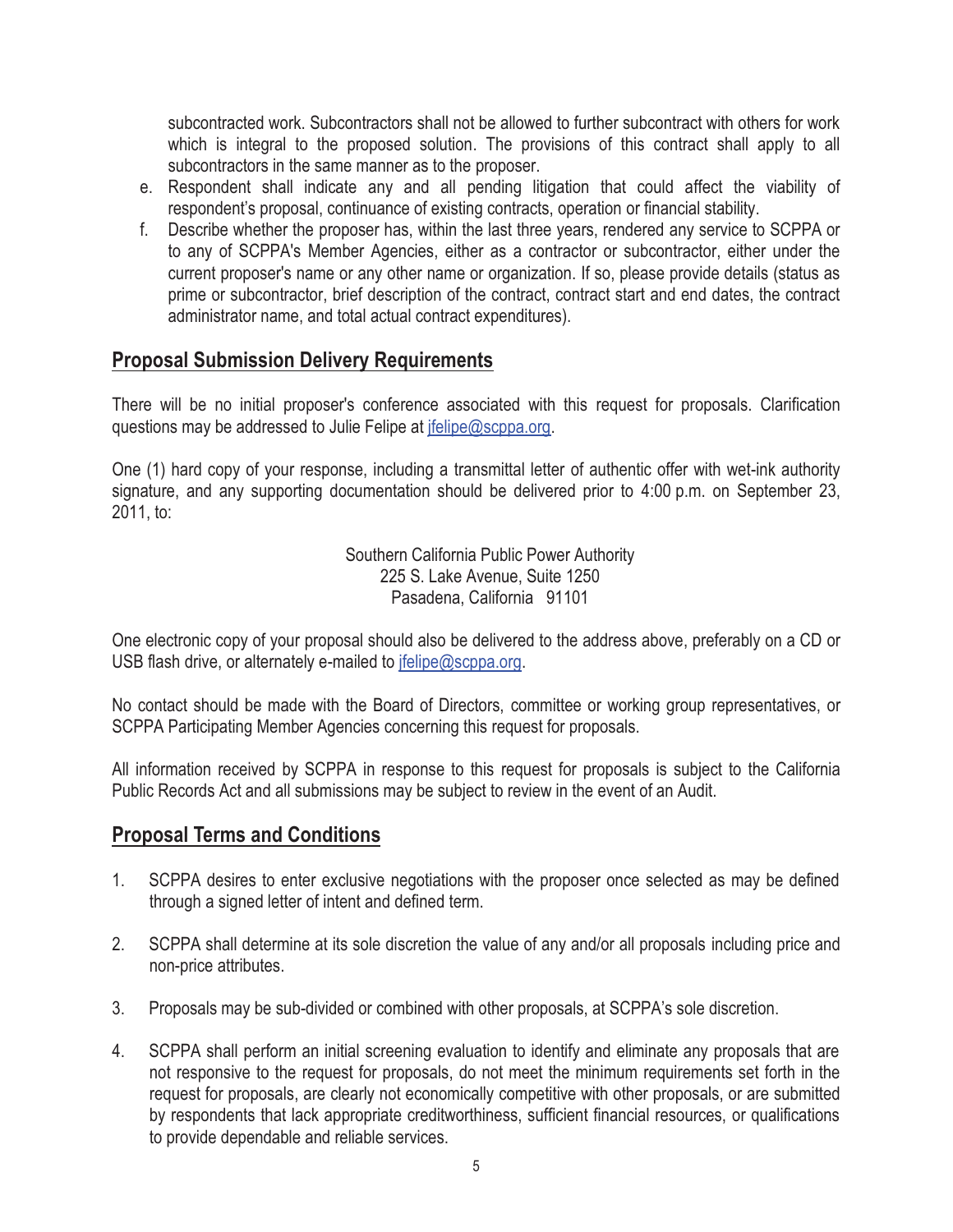- 5. SCPPA may entertain or eliminate proposals immediately upon receipt or at any future time if not clearly defined in the proposal as the end of the period of offer.
- 6. SCPPA reserves the right, without qualification and in its sole discretion, to accept or reject any or all proposals for any reason without explanation to the respondent, or to make the award to that respondent, who, in the opinion of SCPPA, will provide the most value to SCPPA and its customers.
- 7. SCPPA may decline to enter into any potential engagement agreement or contract with any respondent, terminate negotiations with any respondent, or to abandon the request for proposal process in its entirety.
- 8. SCPPA reserves the right to make an award to the other than the lowest price offer or the proposal evidencing the greatest technical ability or other measure if SCPPA determines that to do so would result in the greatest value to SCPPA and its Member Agencies.
- 9. Those respondents who submit proposals agree to do so without legal recourse against SCPPA, its Member Agencies, their directors, officers, employees and agents for rejection of their proposal(s) or for failure to execute or act on their proposal for any reason.
- 10. SCPPA shall not be liable to any respondent or party in law or equity for any reason whatsoever for any acts or omissions arising out of or in connection with this request for proposals.
- 11. Respondent shall be liable for all its costs and SCPPA shall not be responsible for any respondent's costs incurred to prepare, submit, or negotiate its proposal, a contract or for any other activity related thereto.
- 12. SCPPA may require certain performance assurances from proposers prior to entering into detailed negotiations for a proposed project. Such assurances may potentially include a requirement that proposers provide some form of performance security.
- 13. Either SCPPA collectively or Member Agencies individually may respond to, or enter into negotiations for a proposal. SCPPA is not responsible or liable for individual Member Agency interactions with the respondent which are not entirely contained within SCPPA's option or election to engage the respondent as defined within the Terms and Conditions herein.

## **Additional Requirements for Proposal**

- **1. Consideration of Responses:** Submitted proposals should be prepared simply and economically, without the inclusion of unnecessary promotional materials. Proposals should be submitted on recycled paper that has a minimum of thirty percent (30%) post-consumer recycled content and duplex copied (double-sided pages) where applicable.
- **2. Insurance, Licensing, or other Certification:** If selected, the proposer will be required to maintain sufficient insurance, licenses, or other required certifications for the type of work being performed. SCPPA or its Member Agencies may require specific insurance coverage to be established and maintained during the course of work and as a condition of award or continuation of contract.